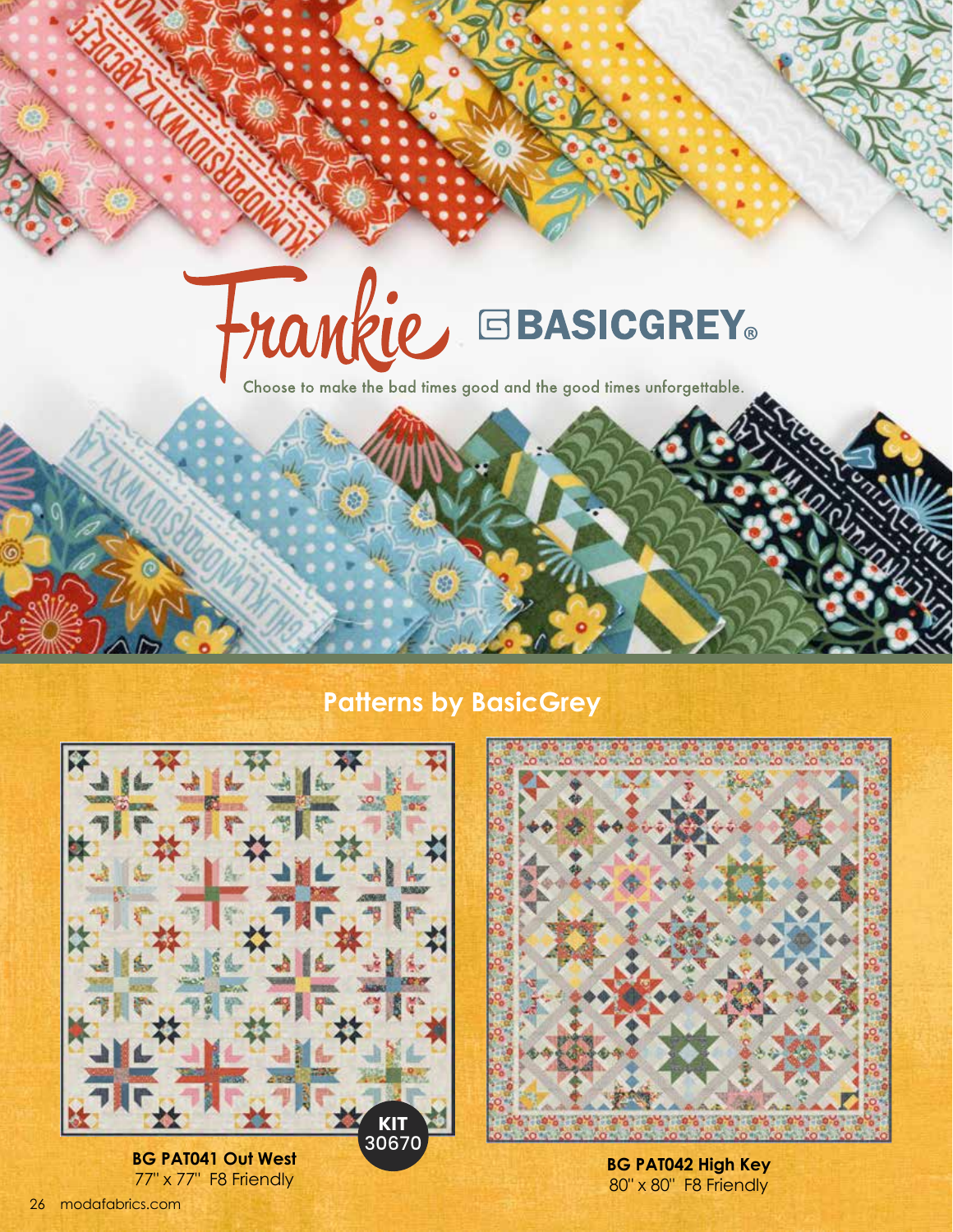rankie is a trip back in time to checked linoleum floors, red vinyl chairs, funky floral wallpapers and cabinets in cheerful yellow. There's even a wedge salad and a slice of pineapple upside-down cake on the table! Are you picturing it?

Frankie embodies a care-free, vintage vibe that allows our imagination to slip back in time. Full of funky florals, simply sweet dots, and rad-tastic geometric prints that are perfect for all your stitching needs, Frankie's decisively retro and eclectically vibrant charm will fill your creative soul like a good jello mold.

> **[Click Here To Shop](https://my.modafabrics.com/shop/s/Basicgrey/Frankie/) This Collection!**

**NOVEMBER DELIVERY** moda FABRICS + SUPPLIES



**BG PAT043 Shine On** 72" x 72" F8 Friendly





**BG PAT045 Child's Play** 73" x 73"

**BG PAT044 La Muse** 63" x 63" PP Friendly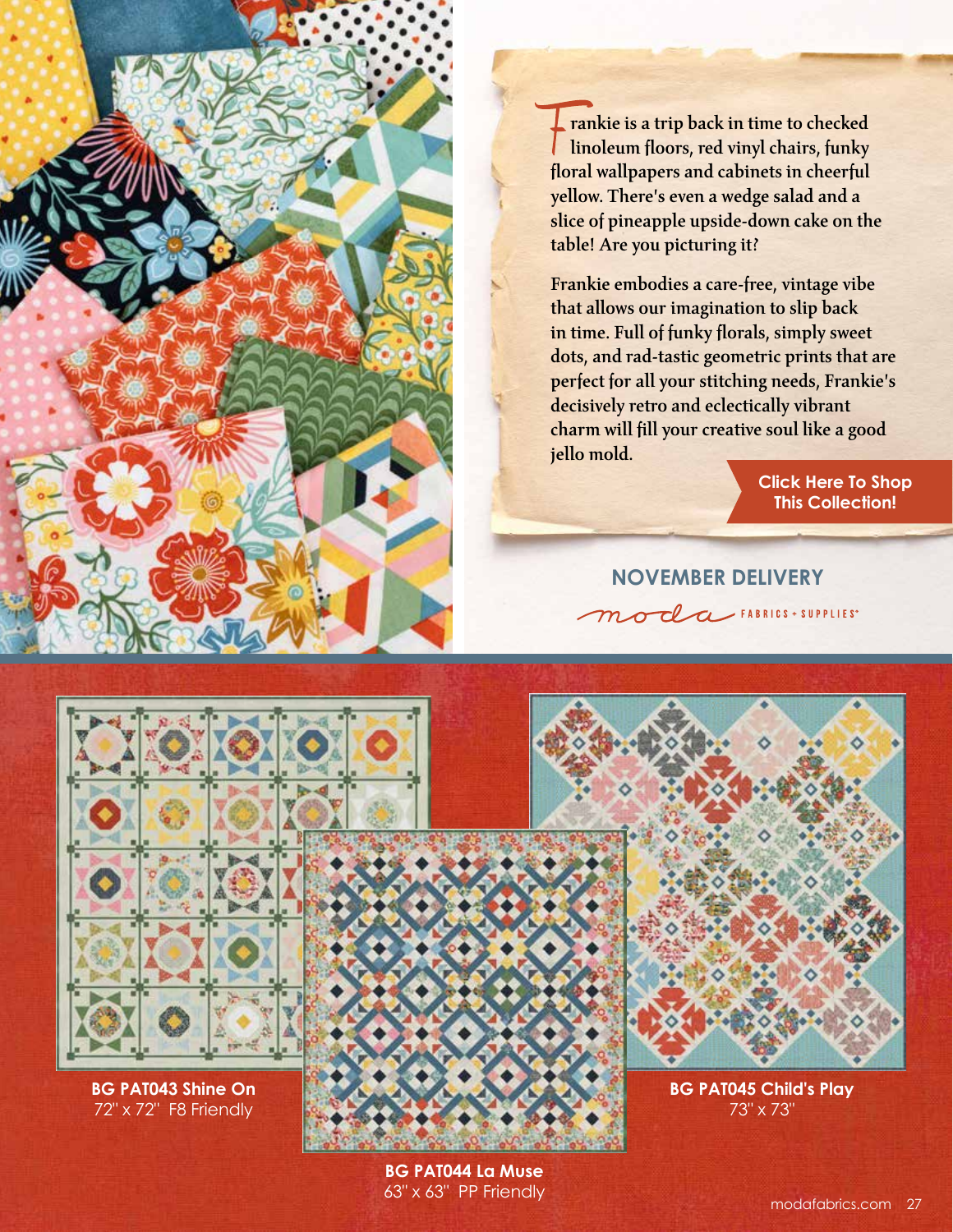## Frankie EBASICGREY.



**NOVEMBER DELIVERY**  ${\boldsymbol{\mathcal{m}}}$